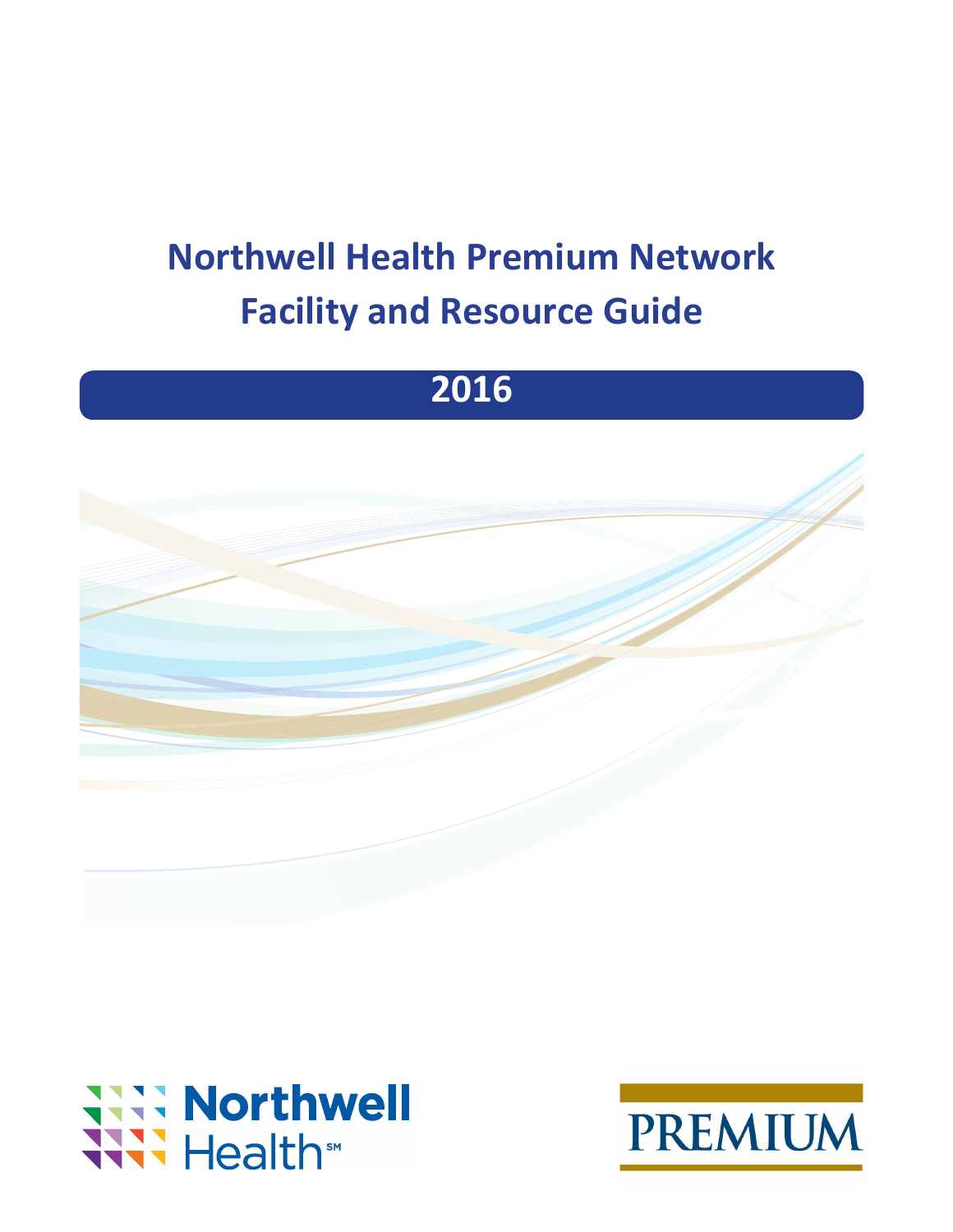



# **Congratulations on enrolling in Northwell Health's Premium Network**

Use this guide to find the facilities and services available through Northwell Health's Premium Network. Locations and contact information are included for all of the listed facilities.

**How to Look Up a Provider by Name, Specialty, Geography, or Value-Based Plan Offering:**You may search for providers using various criteria via the Premium Network search function at **http://ciipa.nslijweb.com/nslij-premium-network/** 

You will then have the option to search for a healthcare provider by name or value-based plan, specialty, and location.\* This assures you will find the provider with the clinical expertise you need in a location most convenient for your patient.

| <b>Clinical</b><br>North<br>Shore L1<br><b>Integration</b><br><b>Network IPA</b>       | <b>Contact CIIPA</b><br><b>Premium Provider Search</b>                           |  |
|----------------------------------------------------------------------------------------|----------------------------------------------------------------------------------|--|
| NORTH SHORE-LIJ PREMIUM NETWORK                                                        | $(800)$ 381-6140                                                                 |  |
| LOOK-UP A HEALTHCARE PROVIDER BY NAME                                                  | FIND A PREMIUM NETWORK PROVIDER                                                  |  |
| <b>Enter Physician Last Name:</b><br>Enter Physician Last Name*<br>$\mathbf{G}\bullet$ | Select a plan/network:<br>Premium Network<br>$\mathbf{v}$                        |  |
| * You may enter a single letter or the entire name                                     | <b>Select a Specialty</b><br>Acupuncturist<br>$\pmb{\mathrm{v}}$                 |  |
|                                                                                        | <b>Search Radius:</b><br>Zip Code:<br>5 Miles<br>Zip Code (Option:<br>v II<br>Go |  |

# **Provider Nominations**

If you would like to nominate a colleague for the Premium Network please email us the provider's first and last name, group name, office location, primary specialty, phone number, and fax number to **CIIPA@nshs.edu**.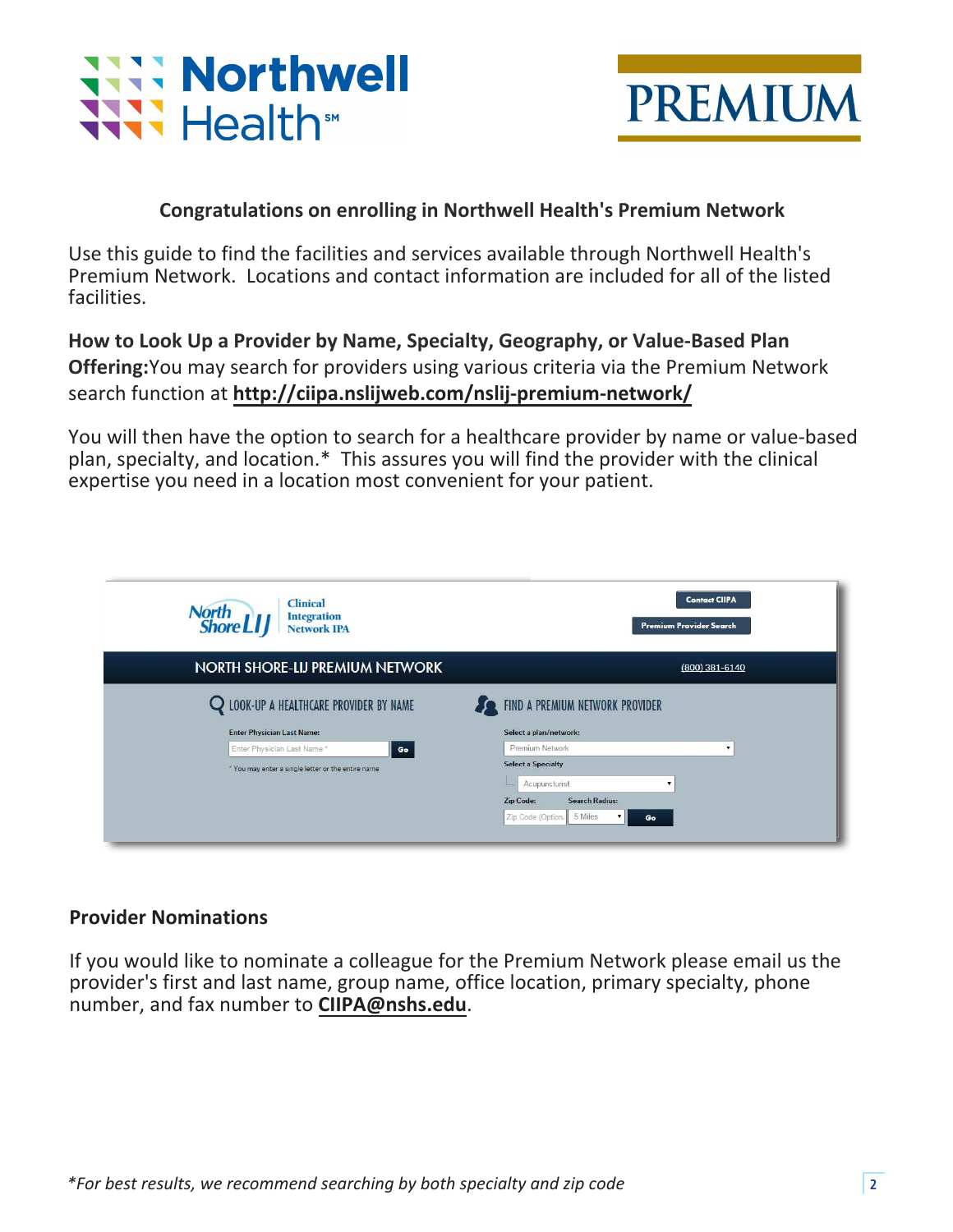



# **TABLE OF CONTENTS**

| <b>Wellness &amp; Prevention Services</b>           | 4         |
|-----------------------------------------------------|-----------|
| <b>Diabetes Self-Management Programs</b>            | 4         |
| <b>Ambulatory &amp; Specialty Treatment Centers</b> | $5 - 6$   |
| <b>Specialty Programs</b>                           | 7         |
| <b>Women's Health</b>                               | $8 - 9$   |
| <b>Urgent Care Centers</b>                          | 10        |
| <b>Northwell Health Hospitals</b>                   | $11 - 12$ |
| <b>Behavioral Health Services</b>                   | 13-14     |

## See separate listing for lab, imaging and rehabilitation services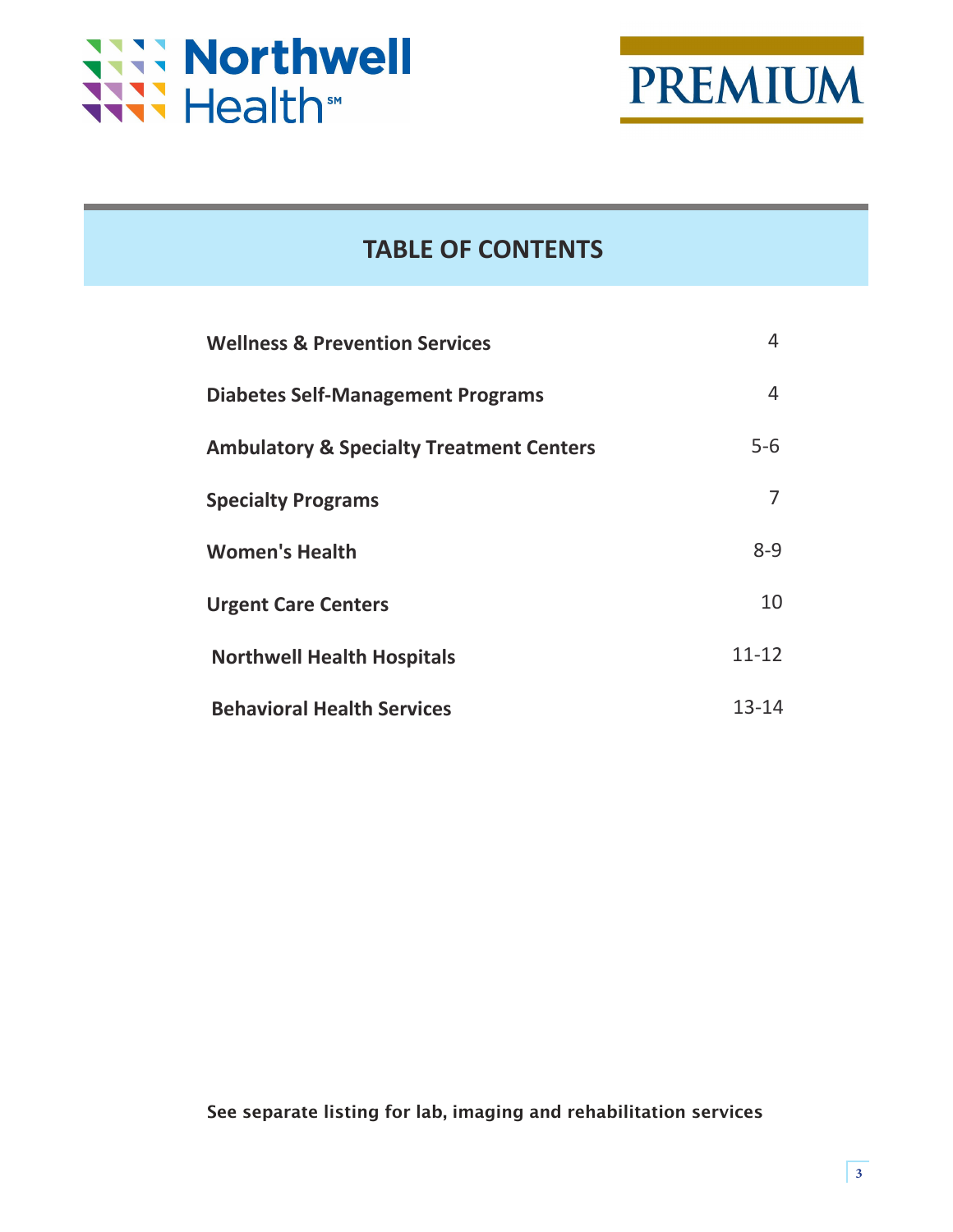# **WELLNESS AND PREVENTION SERVICES**

**Smoking Cessation**  *Huntington Hospital*  "Learn to be Tobacco Free" 270 Park Avenue Huntington, NY 11743 (631) 351-2000

*Lenox Hill Hospital*  Tobacco Dependence Support Groups (headed by Jerome Kogan, Psy D) 210 East 64th Street New York, NY 10065 (212) 434-2961

*Northwell Health Medical Group Division of General Internal Medicine*  2001 Marcus Avenue, Suite S160 Lake Success, NY 11042 (516) 519-5600

*Staten Island University Hospital Center for Complimentary Medicine*  256 Mason Avenue, 3rd Floor Staten Island NY 10305 (718) 226-6951

# **DIABETES SELF-MANAGEMENT PROGRAMS**

## **North Shore Center for Diabetes and Pregnancy**

865 Northern Boulevard Great Neck, NY 11021 (516) 622-5155

Patient focus: Women of child-bearing age with Gestational Diabetes

#### **North Shore Endocrinology**

2300 Marcus Avenue, Suite 200 Lake Success, NY 11042 (516) 742-3750

Patient Focus: Adults with Type-1 or Type-2 Diabetes

#### **Pediatric Endocrinology at Cohen's Children's Medical Center**

1991 Marcus Avenue, Suite M100 Lake Success, NY 11042 (516) 472-3750

Patient focus: Children/Adolescents with Type-1 or Type-2 Diabetes

#### **Staten Island**

242 Mason Avenue Staten Island, NY 10305 (718) 226-1547

Patient focus: Adults and pregnant women with Type-1, Type-2 or Gestational Diabetes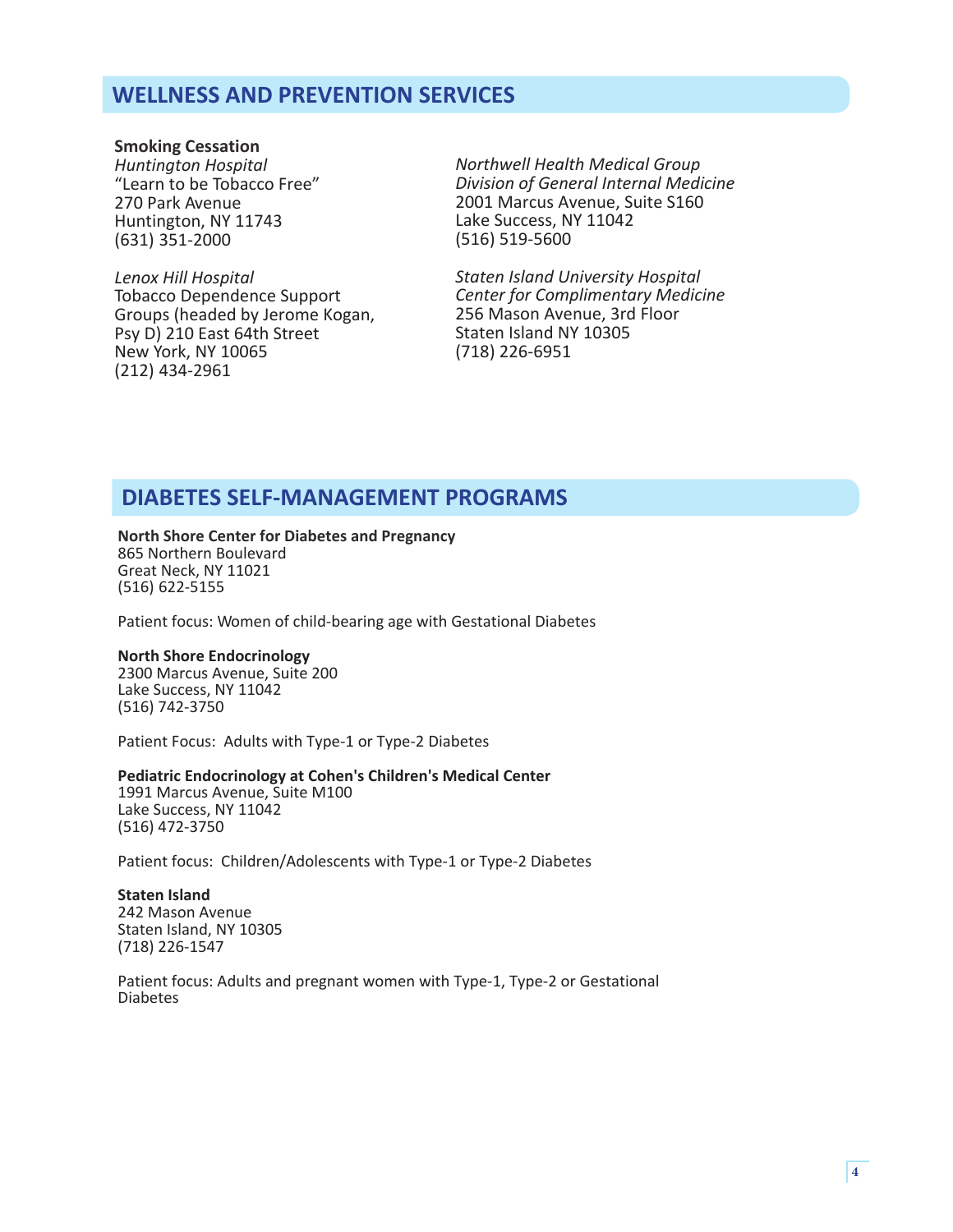# **AMBULATORY & SPECIAL TREATMENT CENTERS**

All Northwell Health hospitals offer a variety of outpatient services and specialty programs. Please visit the individual facilities websites found at **www.northshorelij.com** for a complete list of hospitalbased services. The following services are offered at the off-site locations below:

#### **Ambulatory Surgery Centers**

**Endoscopy Center of Long Island (ECLI)**  711 Stewart Avenue Garden City, NY 11530 Phone: (516) 227-ECLI (3254) Fax: (516) 998-4078 Monday-Friday: 7:30am – 4:00pm

**Garden City Surgery Center**  400 Endo Boulevard Garden City, NY 11530 Phone: (516) 832-8504 Monday-Friday: 7:30am – 4:00pm

#### **Center for Advanced Medicine**

**Monter Cancer Center**  (516) 734-8900

**Ambulatory Surgery Center**  (516) 734-8000

**Mitchell A. Goldman, MD Diagnostic Imaging Center**  (516) 734-8600 450 Lakeville Road Lake Success, NY 11042

#### **Cushing Neuroscience Institute**

Phone: (855) 56-NEURO Cushing Neuroscience Institute Brain and Spine Specialists of New York includes the following specialty centers:

|  | <b>Brain Tumor Center</b> |  |
|--|---------------------------|--|
|  |                           |  |

**Chiari Institute**

**Comprehensive Epilepsy Care Center**

**General Neurology**

**Headache Center**

**Hyperhidrosis Center Hypothalamic** 

**Hamartoma Center Memory Disorders Center**

**Movement Disorders Center**

**Moyamoya Center**

**Multiple Sclerosis Center Nerve Disorders Center Neurocritical Care Center Normal Pressure Hydrocephalus Center Pain Center Pediatric Neuroscience Center Skull Base Center Spine Center Stroke Center Traumatic Brain Injury Center**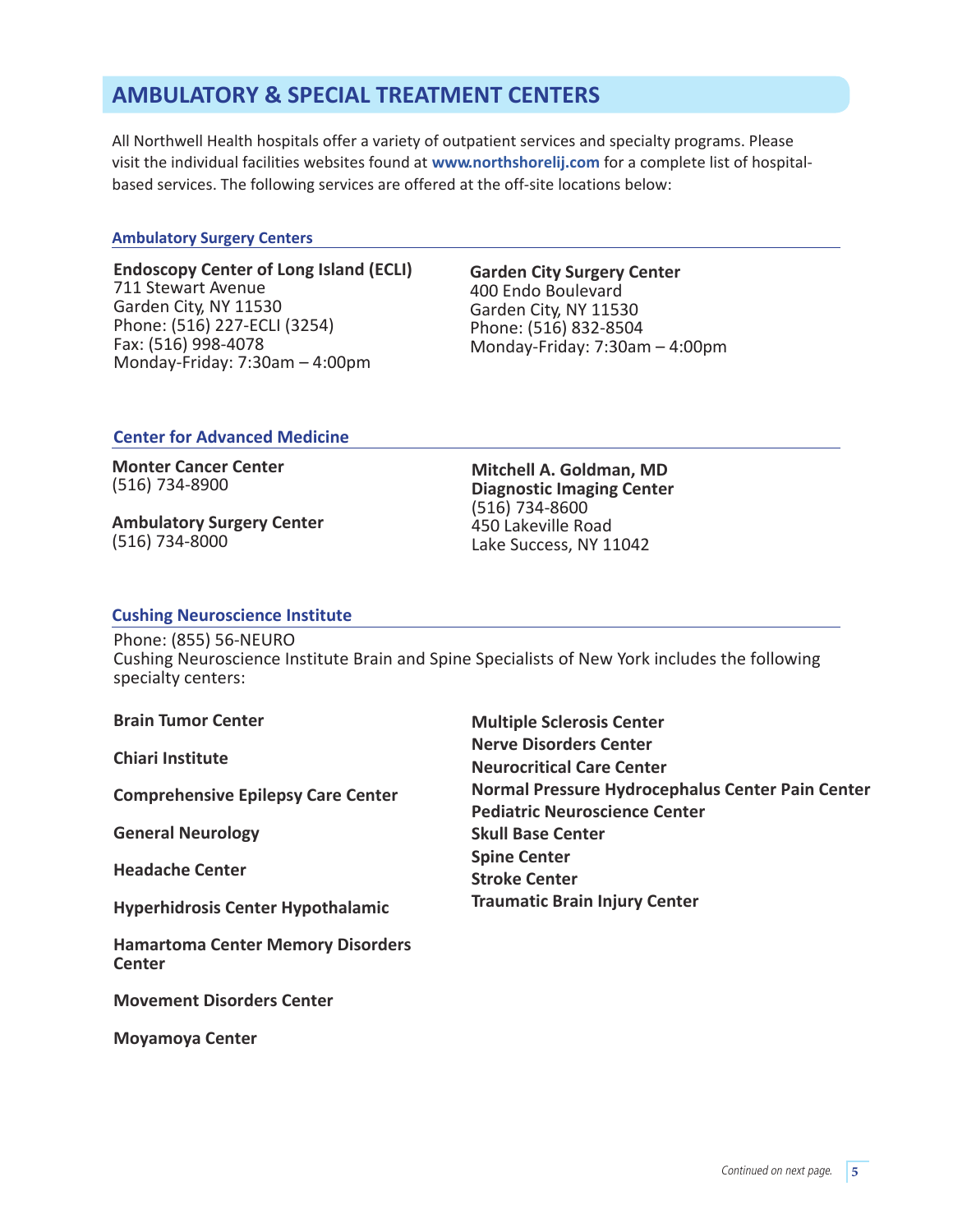#### **Radiation Oncology**

# **Glen Cove Hospital**

**Don Monti Cancer Center**  101 St. Andrews Lane Glen Cove, NY (855) 858-8550 or 888-321-DOCS

#### **Lenox Hill Hospital**

130 East 77th Street, 10th Floor New York City, NY (855) 858-8550 or 888-321-DOCS

#### **Long Island Jewish Medical Center**

270-05 76th Avenue New Hyde Park, NY (855) 858-8550 or 888-321-DOCS

#### **North Shore Medical Accelerator** 270 Pulaski Road Greenlawn, NY (855) 858-8550 or 888-321-DOCS

**North Shore University Hospital at Manhasset** 300 Community Drive Manhasset, NY (855) 858-8550 or

#### **Southside Hospital**

888-321-DOCS

301 East Main Street Bayshore, NY (855) 858-8550 or 888-321-DOCS

#### **Staten Island University Hospital**

475 Seaview Avenue Staten Island, NY (855) 858-8550 or 888-321-DOCS

#### **Staten Island Specialty Centers**

**Anticoagulation Service**  (718) 226-6231

**Sanford R. Nalitt Institute for Cancer and Blood Related Diseases** (718) 226-6400

#### **SIUH Center for Ambulatory Services**  (718) 226-1370 256-C Mason Avenue, 1st Floor Staten Island, NY 10305

#### **Sleep Disorders**

**Sleep Disorders Center**  410 Lakeville Road, Suite 105 North Hempstead, NY 11004 (877) 753-3763

**Institute for Sleep Medicine Staten Island University Hospital South**  375 Seguine Avenue Staten Island, NY 10305 (718) 226-2331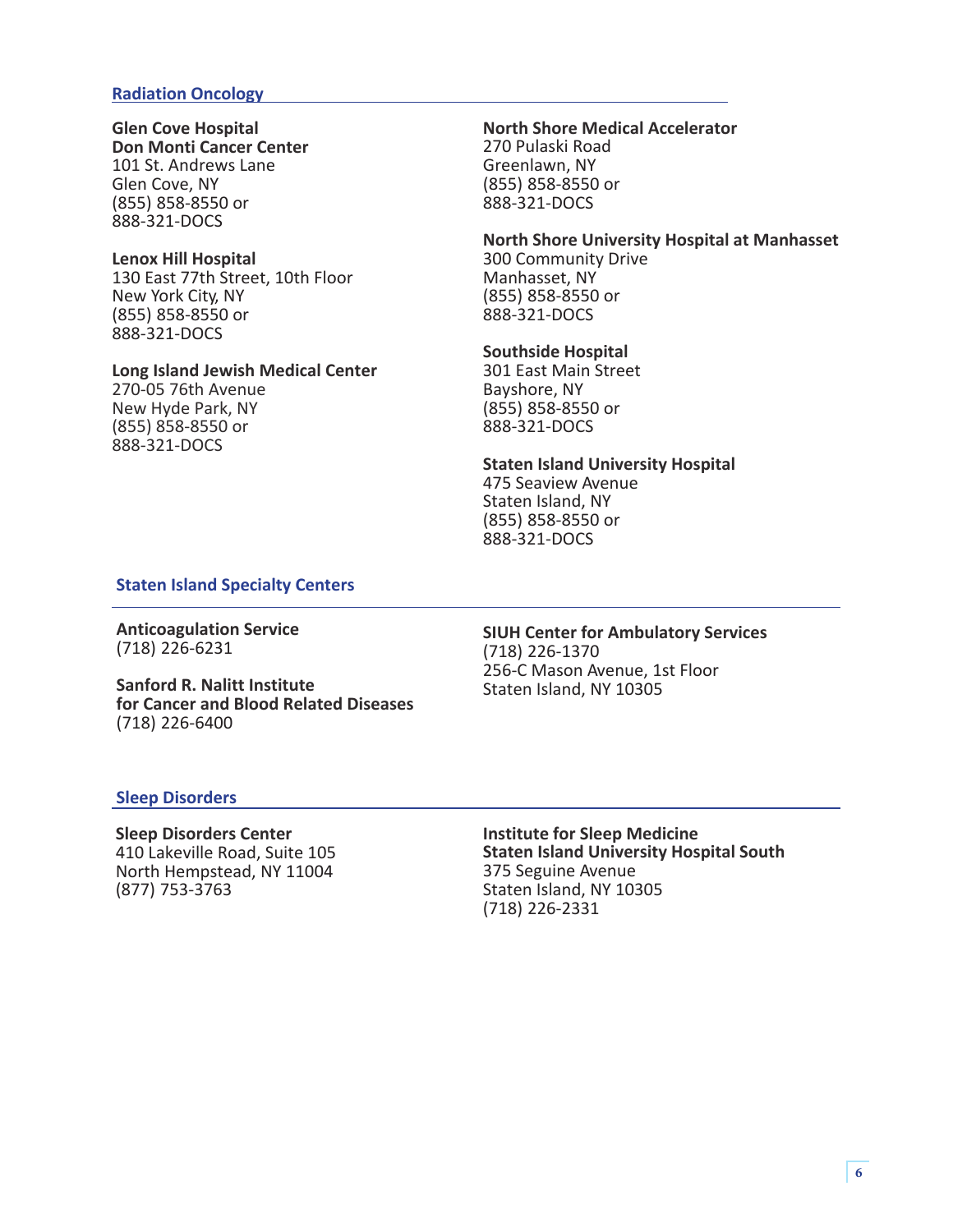# **SPECIALTY PROGRAMS**

## **Center for AIDS Research and Treatment**

400 Community Drive Manhasset, NY 11030 (516) 562-4280

### **Center for Colon and Rectal Diseases**

900 Northern Boulevard, Suite 100 Great Neck, NY 11021 (516) 730-2100

## **Cushing Neuroscience Institute**

611 Northern Boulevard, Suite 150 Great Neck, NY 11021 (516) 325-7000

#### **Endoscopy Center of Long Island (ECLI)**

711 Stewart Avenue Garden City, NY 11530 Phone: (516) 227-ECLI (3254) Fax: (516) 998-4078 Monday-Friday: 7:30am – 4:00pm

#### **Hagedorn Cleft Palate and**

**Craniofacial Center**  225 Community Drive Great Neck, NY 11021 (516) 466-2990

#### **Hearing and Speech Center**  430 Lakeville Road North Hempstead, NY 11004 (718) 470-8910

#### **Monter Cancer Center (CFAM)**

450 Lakeville Road Lake Success, NY 11042 (516) 734-8866

#### **New York Head & Neck Institute**

130 East 77th Street, 10th Floor New York, NY 10075 (212) 434-4500

**North Shore Radiation Therapy** 270 Pulaski Road Huntington, NY 11743 (631) 427-2273

**North Shore Medical Accelerator** 989 West Jericho Turnpike, Suite 2 Smithtown, NY 11787 (631) 864-5600

**The Alvin and Dorothy Schwartz Ambulatory Surgery Center**  300 Community Drive Manhasset, NY 11030 (516) 562-8628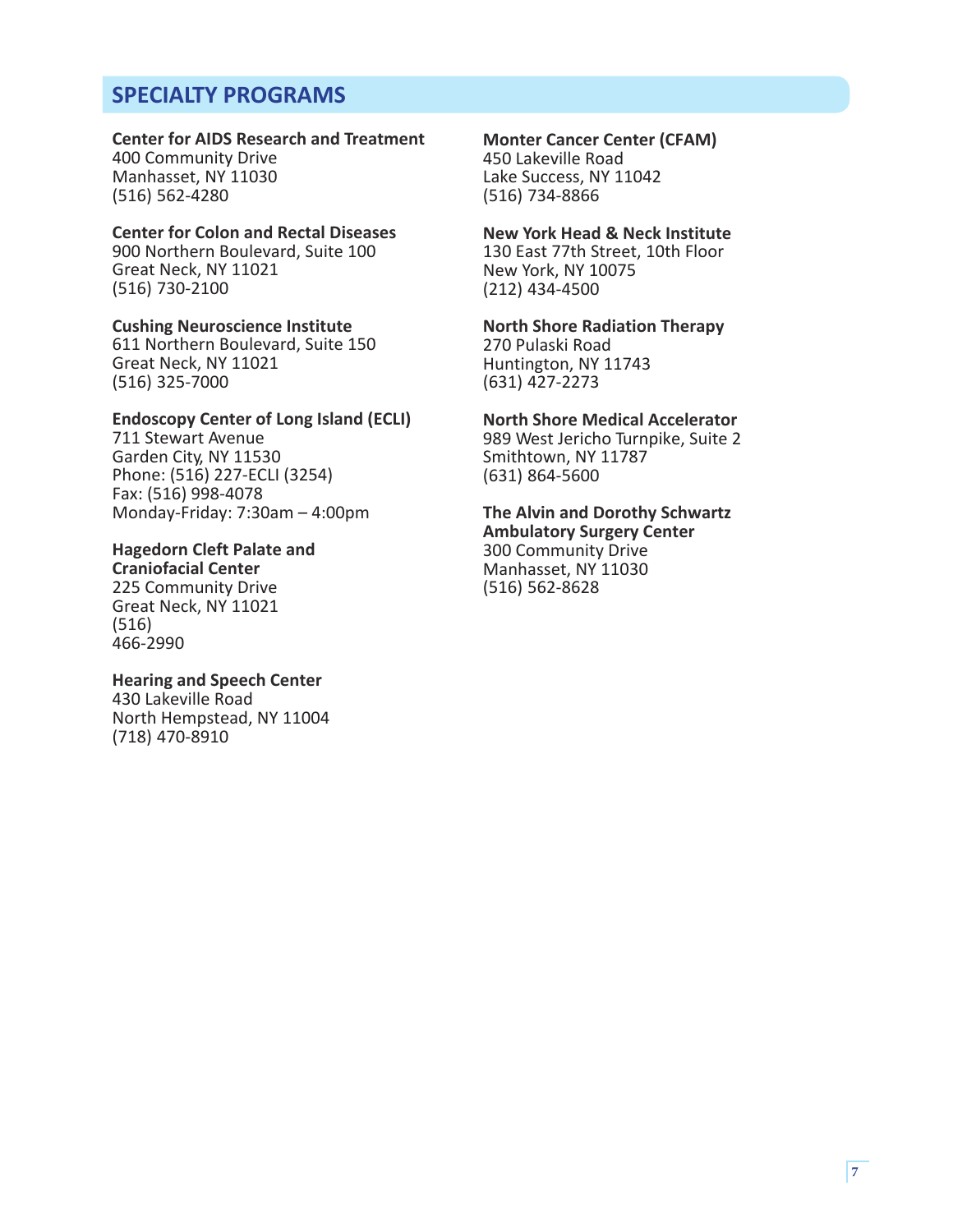# **WOMEN'S HEALTH**

#### **Ann & Jules Gottlieb Women's Comprehensive Health Center**

1554 Northern Boulevard, 5th Floor Manhasset, NY 11030 (516) 390-WCHC (9242)

Physicians custom tailor a woman's care as she progresses from adolescence into the reproductive years, through menopause, and beyond.

#### **Breast Imaging Center & Center for Advanced Medicine**

450 Lakeville Road Lake Success, NY 11042 (516) 734-8600

Offers women a comprehensive, multi-disciplinary approach to routine breast care and breast cancer treatment.

#### **Center for Human Reproduction**

300 Community Drive, Lower Level Manhasset, NY 11030 (516) 562-BABY (2229)

Offers all diagnostic and treatment services for infertility.

#### **Katz Women's Hospital at Long Island Jewish Medical Center**

270-05 76th Avenue New Hyde Park, NY 11040 (888) 594-4343

Provides comprehensive services for a broad range of women's health issues.

#### **Katz Women's Hospital at North Shore University Hospital**

300 Community Drive Manhasset, NY 11030 (888) 594-4343

Provides comprehensive services for a broad range of women's health issues.

**Maternal-Fetal Medicine at North Shore University Hospital**  865 Northern Boulevard Great Neck, NY 11021 (516) 622-5155

Services pregnant women with obstetrical or medical complications, or both.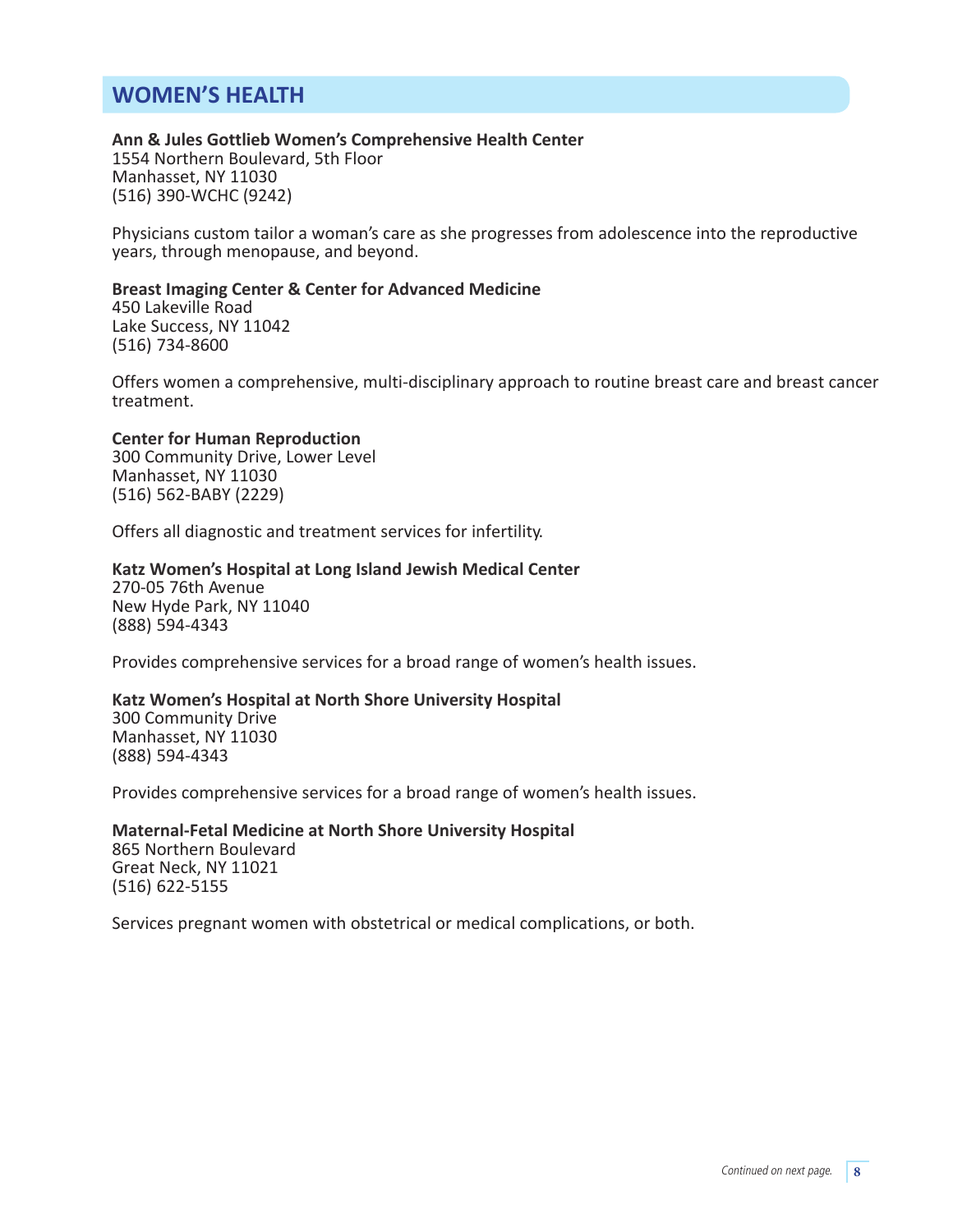#### **Northwell Health Center for Diabetes in Pregnancy**  865 Northern Boulevard Great Neck, NY 11021 (516) 622-5155

Provides quality education, commitment to individualized care and patient empowerment to women who have diabetes during pregnancy.

#### **Sharon Joyce Schlanger Center for Women's Care**  865 Northern Boulevard

Great Neck, NY 11021 (516) 622-5100

Assists patients in remaining healthy, and anticipating and treating problems while they are still in the early stages of pregnancy.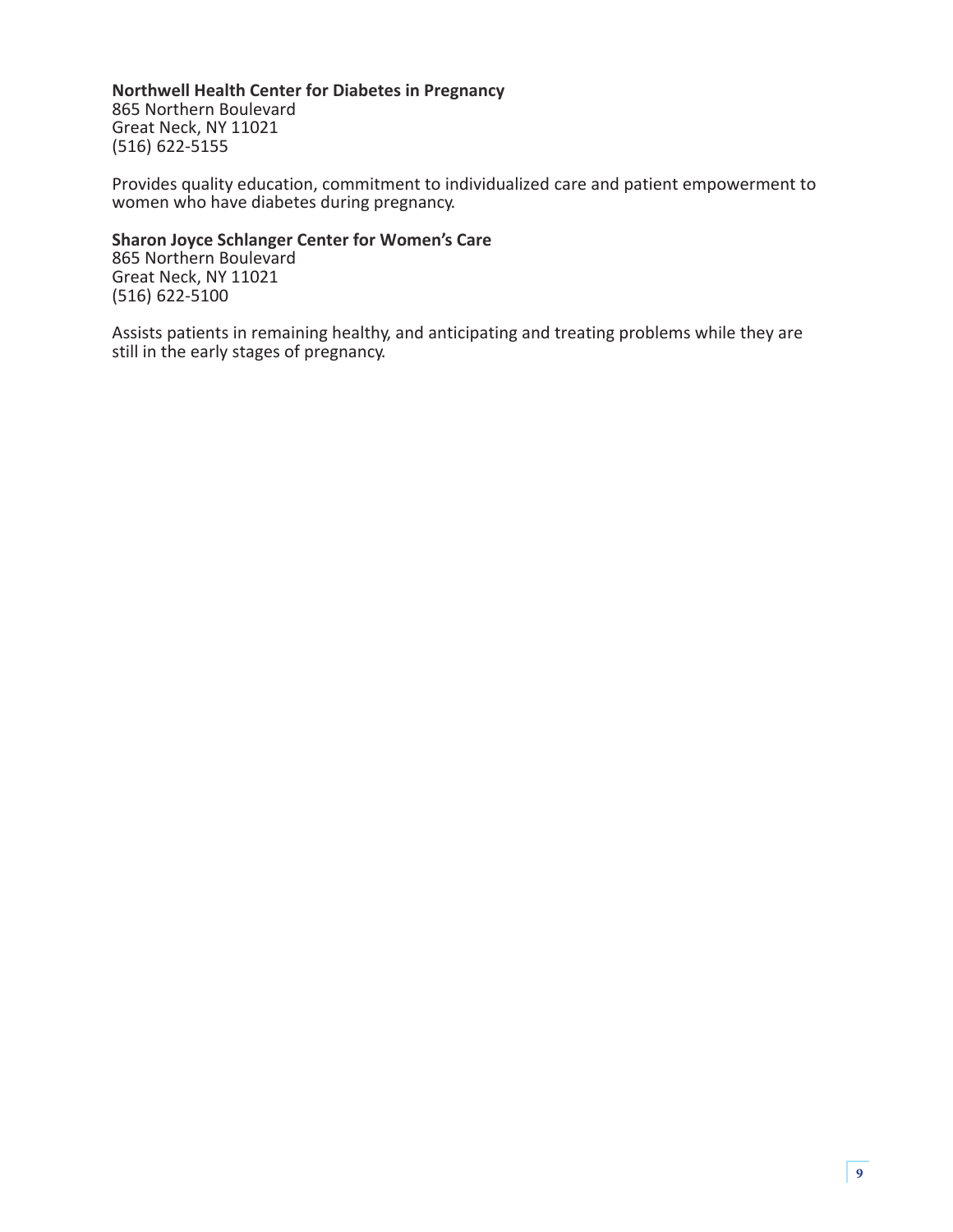# **URGENT CARE CENTERS**

#### **Northwell Health Medical Group**

**Urgent Care Center – Rego Park**  95-25 Queens Boulevard Rego Park, NY 11374 (718) 925-6565

Monday-Friday: 8am – 8pm, Saturday: 10am – 6pm, Sunday: 10am – 4pm

#### **Northwell Health Medical Group**

**Urgent Care Center – Bethpage**  4300 Hempstead Turnpike Bethpage, NY 11714 (516) 396-8500

Monday-Friday: 9am – 9pm, Saturday: 10am – 6pm, Sunday: 10am – 4pm

#### **Garden City Surgicenter**

400 Endo Boulevard Garden City, NY 11530 (516) 832-8504

#### **GoHealth Urgent Care Center – Bay Shore**

521 Montauk Highway Bay Shore, NY 11706 (516) 858-3724 Monday-Friday: 8am – 8pm Saturday and Sunday: 9am – 5pm

#### **GoHealth Urgent Care Center – East Northport**

1912 Jericho Turnpike East Northport, NY 11731 (631) 238-3065

Monday-Friday: 8am – 8pm Saturday and Sunday: 9am – 5pm

#### **GoHealth Urgent Care Center – Forest Hills**

102-29 Queens Boulevard (Corner of 68th and Queens Boulevard) Forest Hills, NY 11375 (516) 858-3724

Monday-Friday: 8am – 8pm Saturday and Sunday: 9am – 5pm

#### **GoHealth Urgent Care Center – Massapequa**

5165 Merrick Road Massapequa, NY 11375 (516) 858-3723

Monday-Friday: 8am – 8pm Saturday and Sunday: 9am – 5pm

#### **GoHealth Urgent Care Center – Plainview**

377D South Oyster Bay Road Plainview, NY 11803 (516) 858-3724

Monday-Friday: 8am – 8pm Saturday and Sunday: 9am – 5pm

#### **GoHealth Urgent Care Center – Syosset**

103-17 Jackson Avenue Syosset, NY 11791 (516) 537-9062

Monday-Friday: 8am – 8pm Saturday and Sunday: 9am – 5pm

#### **GoHealth Urgent Care Center – Staten Island**

1700 Hylan Boulevard Staten Island, NY 10301 (718) 502-8425

Monday-Friday: 8am – 8pm Saturday and Sunday: 9am – 5pm

#### **GoHealth Urgent Care Center – Staten Island**  125 Greaves Lane Staten Island, NY 10301 (718) 502-8763

Monday-Friday: 8am – 8pm Saturday and Sunday: 9am – 5pm

#### **Center for Emergency Medical Services (CEMS)**

Nassau: (516) 719-5000 Suffolk: (631) 719-5000 Queens & Staten Island: (718) 747-4911 New York Metropolitan Area: (212) 434-4911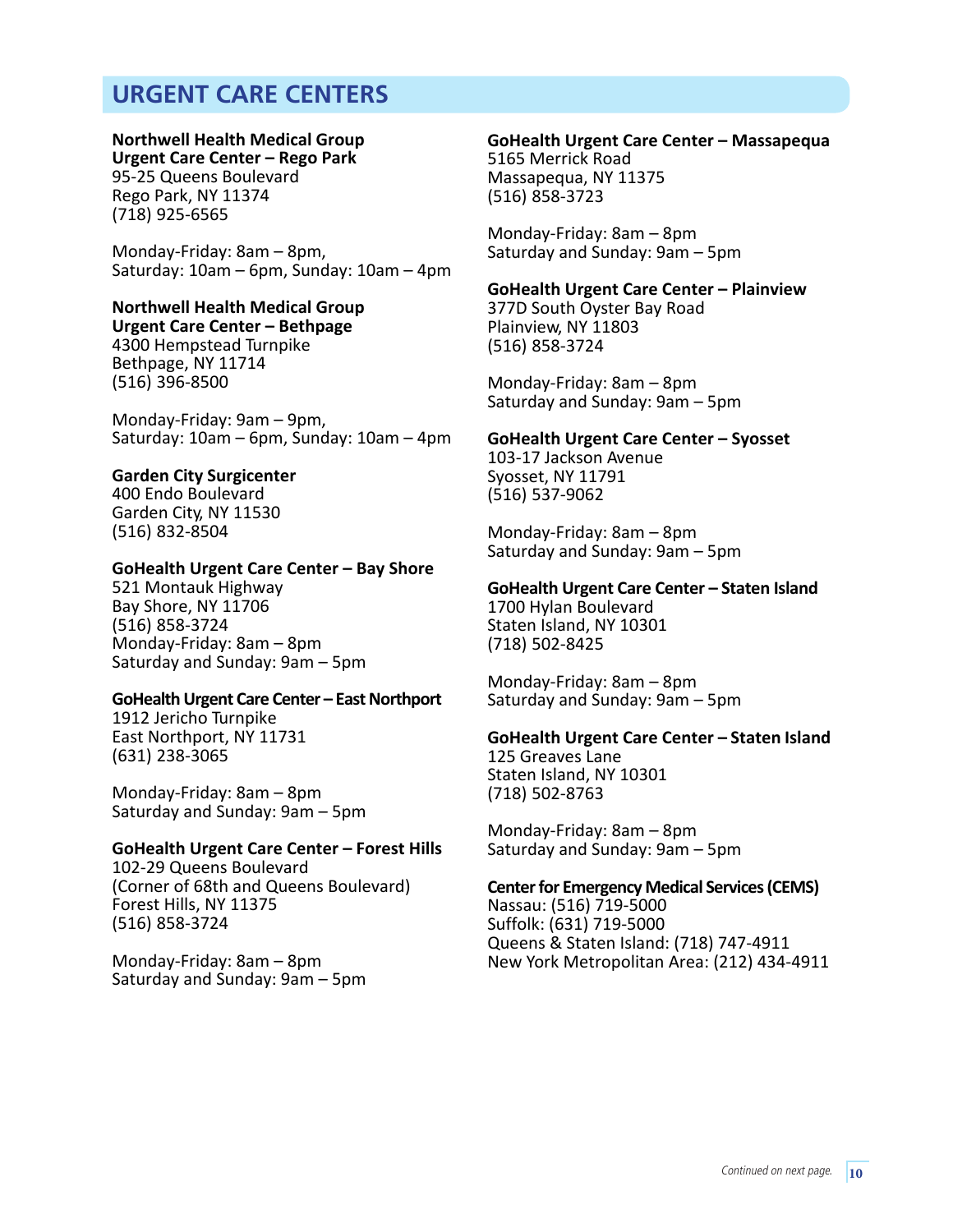# **NORTHWELL HEALTH HOSPITALS**

Northwell Health is an award-winning network of 19 hospitals and other healthcare entities serving Long Island, Queens, Manhattan, Staten Island, and Westchester. For cancer care, heart health, labor and delivery—and for just about every other medical need—both physicians and patients can count on our vast resources and expertly-trained specialists.

#### **Forest Hills Hospital**

102-01 66th Road Forest Hills, NY 11375 (718) 830-4000 (General) (718) 830-4200 (Emergency)

#### **Franklin Hospital**

900 Franklin Avenue Valley Stream, NY 11580 (516) 256-6000 (General) (516) 256-6350 (Emergency)

#### **Glen Cove Hospital**

101 St. Andrews Lane Glen Cove, NY 11542 (516) 674-7300 (General) (516) 674-7326 (Emergency)

#### **Huntington Hospital**

270 Park Avenue Huntington, NY 11743 (631) 351-2000 (General) (631) 351-2300 (Emergency)

#### **Lenox Hill Hospital**

100 East 77th Street New York, NY 10075 (212) 434-2000 (General) (212) 434-3042 (Emergency)

#### **Long Island Jewish Medical Center**

270-05 76th Avenue New Hyde Park, NY 11040 (718/516) 470-7000 (General) (718/516) 470-7500 (Emergency)

#### **North Shore University Hospital**

300 Community Drive Manhasset, NY 11030 (516) 562-0100 (General) (516) 562-4125 (Emergency)

#### **Northern Westchester Hospital**

400 East Main Street Mount Kisco, NY 10549 (914) 666-1200

#### **Phelps Memorial Hospital**

701 N. Broadway Sleepy Hollow, NY 10591 (914) 366-3000 (General) (914) 366-3590 (Emergency)

#### **Plainview Hospital**

888 Old Country Road Plainview, NY 11803 (516) 719-3000 (General) (516) 719-2336 (Emergency)

**South Oaks Hospital (Behavioral/Mental Health)**  400 Sunrise Highway Amityville, NY 11701 (631) 264-4000

#### **Southside Hospital**

301 East Main Street Bay Shore, NY 11706 (631) 968-3000 (General) (631) 968-3314 (Emergency)

**Steven & Alexandra Cohen** 

**Children's Medical Center of New York** 269-01 76th Avenue New Hyde Park, NY 11040 (718/516) 470-3000 (General) (718/516) 470-7640 (Emergency)

**Staten Island University Hospital (North)** 475 Seaview Avenue Staten Island, NY 10305 (718) 226-9000 (General) (718) 226-9140 (Emergency)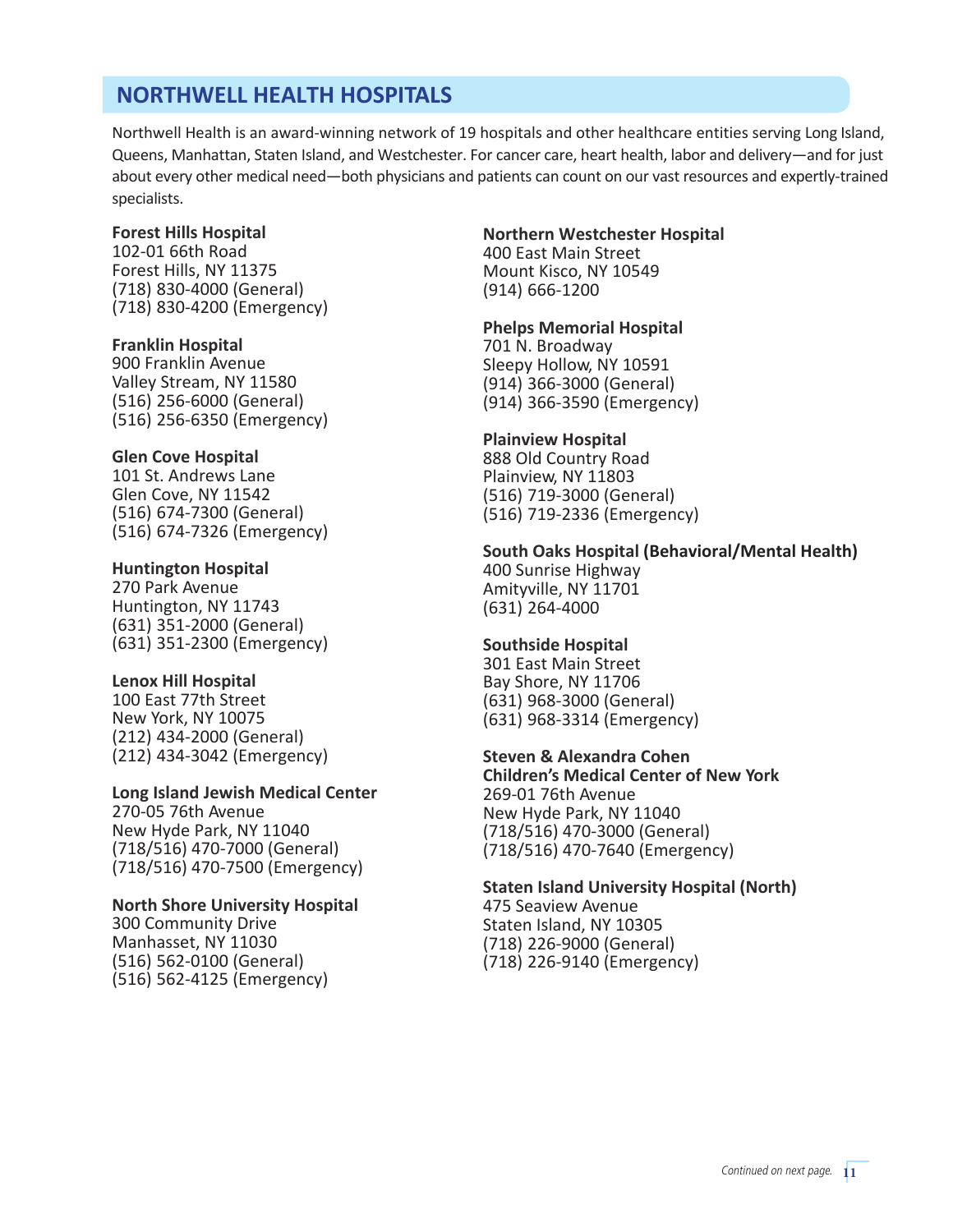#### **Staten Island University Hospital (South)**

375 Seguine Avenue Staten Island, NY 10309 (718) 226-2000 (General) (718) 226-2100 (Emergency)

#### **Syosset Hospital**

221 Jericho Turnpike Syosset, NY 11791 (516) 496-6500 (General) (516) 496-6550 (Emergency)

#### **Zucker Hillside Hospital (Behavioral/Mental)** 75-59 263rd Street Glen Oaks, NY 11004 (718/516) 470-8000 (General) (718/516) 470-8100 (Emergency) (718/516) 470-7500 ( LIJ Emergency Department – after 5:00pm)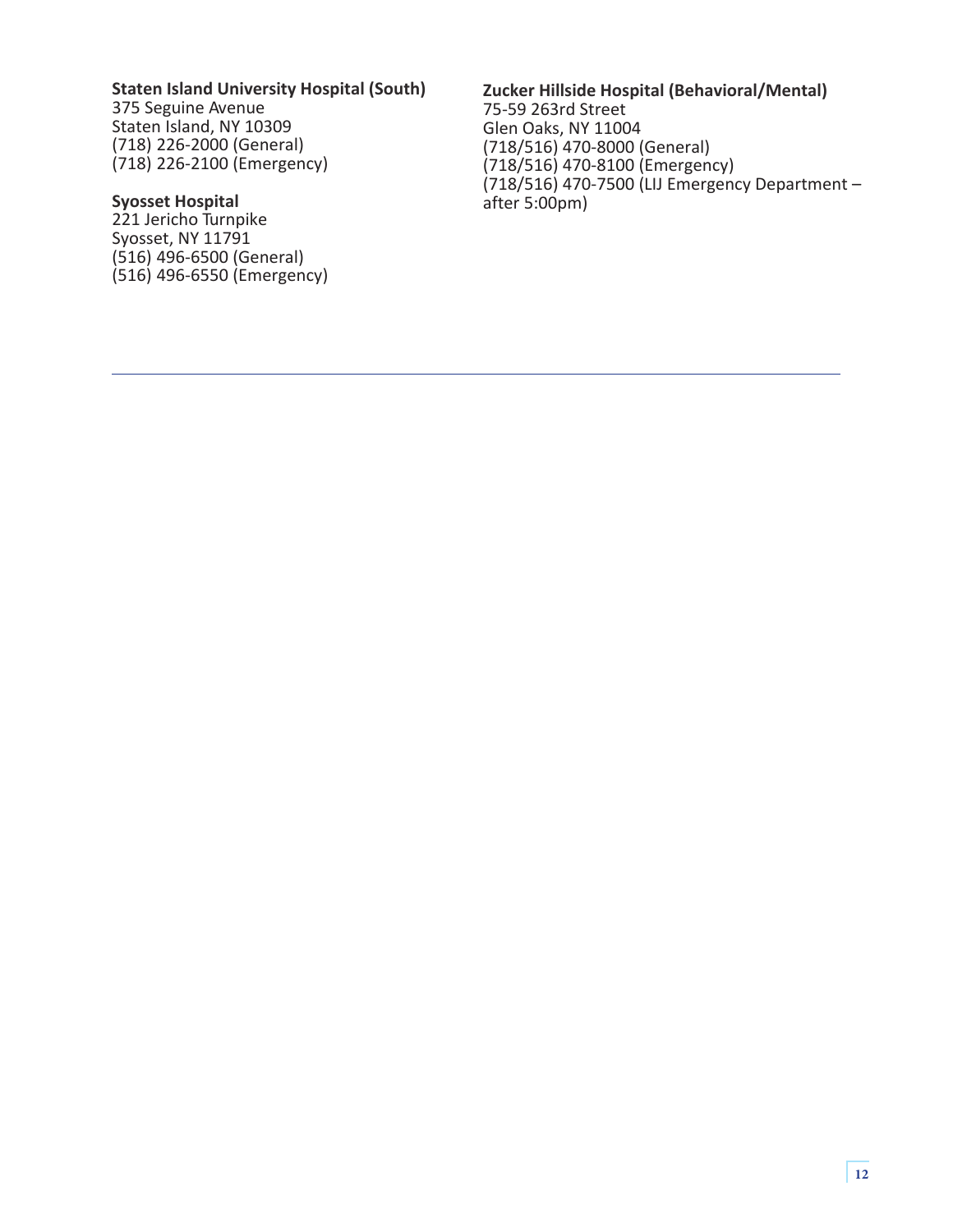# **NORTHWELL HEALTH POST ACUTE SERVICES**

#### **Northwell Health Home Care Network**

Nassau, Suffolk, Queens, Staten Island, and New York Metropolitan Area (866) 651-4200 Coordinates and provides high quality, in-home care for patients in need.

#### **Hospice Care Network**

(800) 2-HOSPICE (800) 246-7742 Services at home and in-patient hospice patients.

#### **Northwell Health Physician House Calls**

Nassau, Suffolk: (516) 876-4100 Queens: (718) 830-4327 Provides at-home visits by physicians to home-bound patients.

## **Northwell Health Circle of Care**

(866) 651-4200 Resources for caring for senior citizens in the comfort of their homes.

#### **Regioncare Nursing**

Nassau, Suffolk: (516) 505-4300 Queens, Staten Island, New York Metro Area: (718) 776-9870 Provides Home Health Aides/Personal Care Aides to those in need

#### **RegionCare Infusion Therapy**

Nassau, Suffolk, Queens, Staten Island, New York Metro Area (866) 651-4200

**The Miracle Foundation Palliative Care Center**  (516) 224-6453

**Physician/Nurse Practitioner Home Consultation Service**  University Hospice (Affiliated with Staten Island University Hospital) Staten Island, Brooklyn & Queens: (718) 226-6450 Provides end of life care for patients and families.